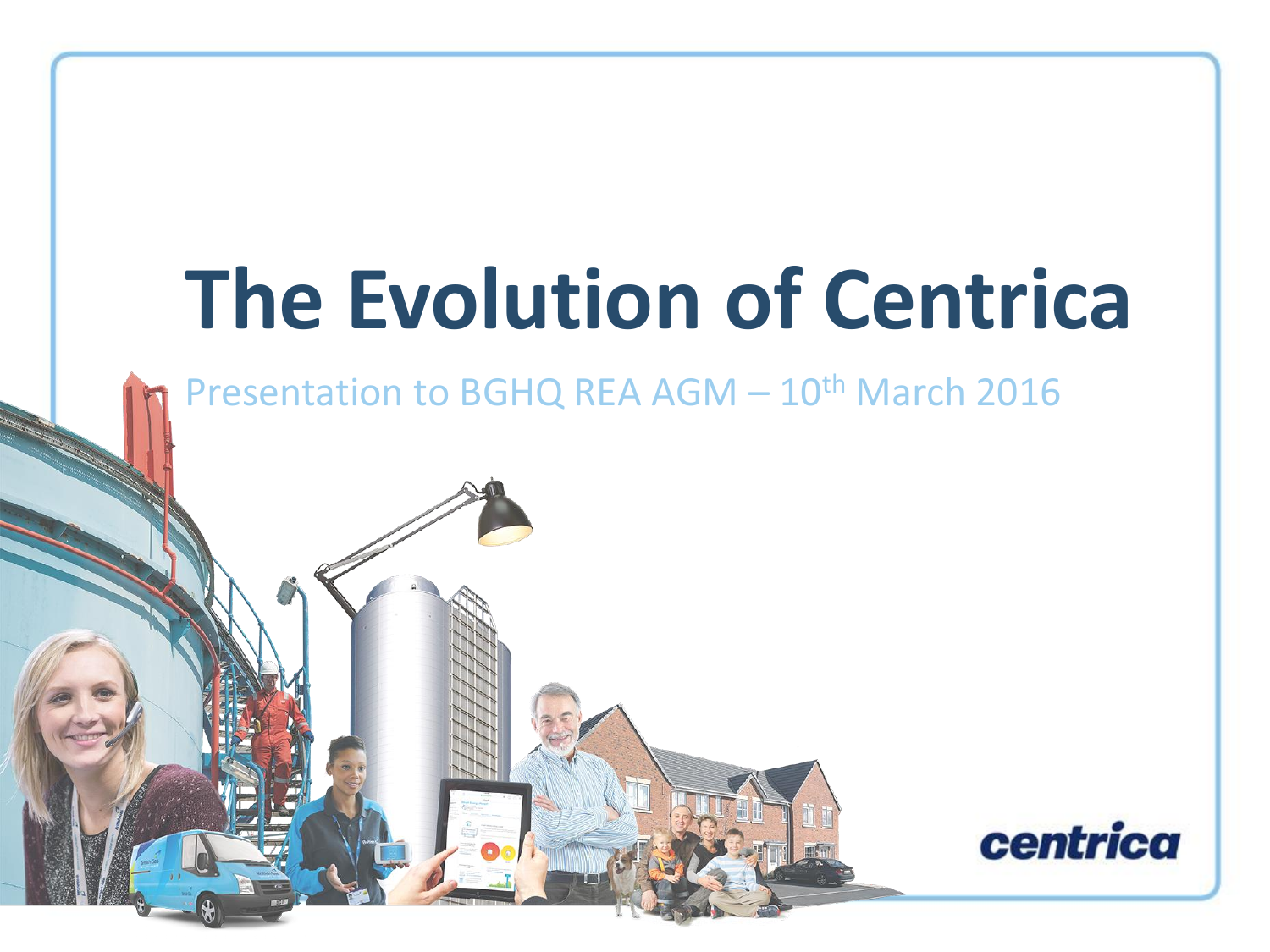#### **Company History**

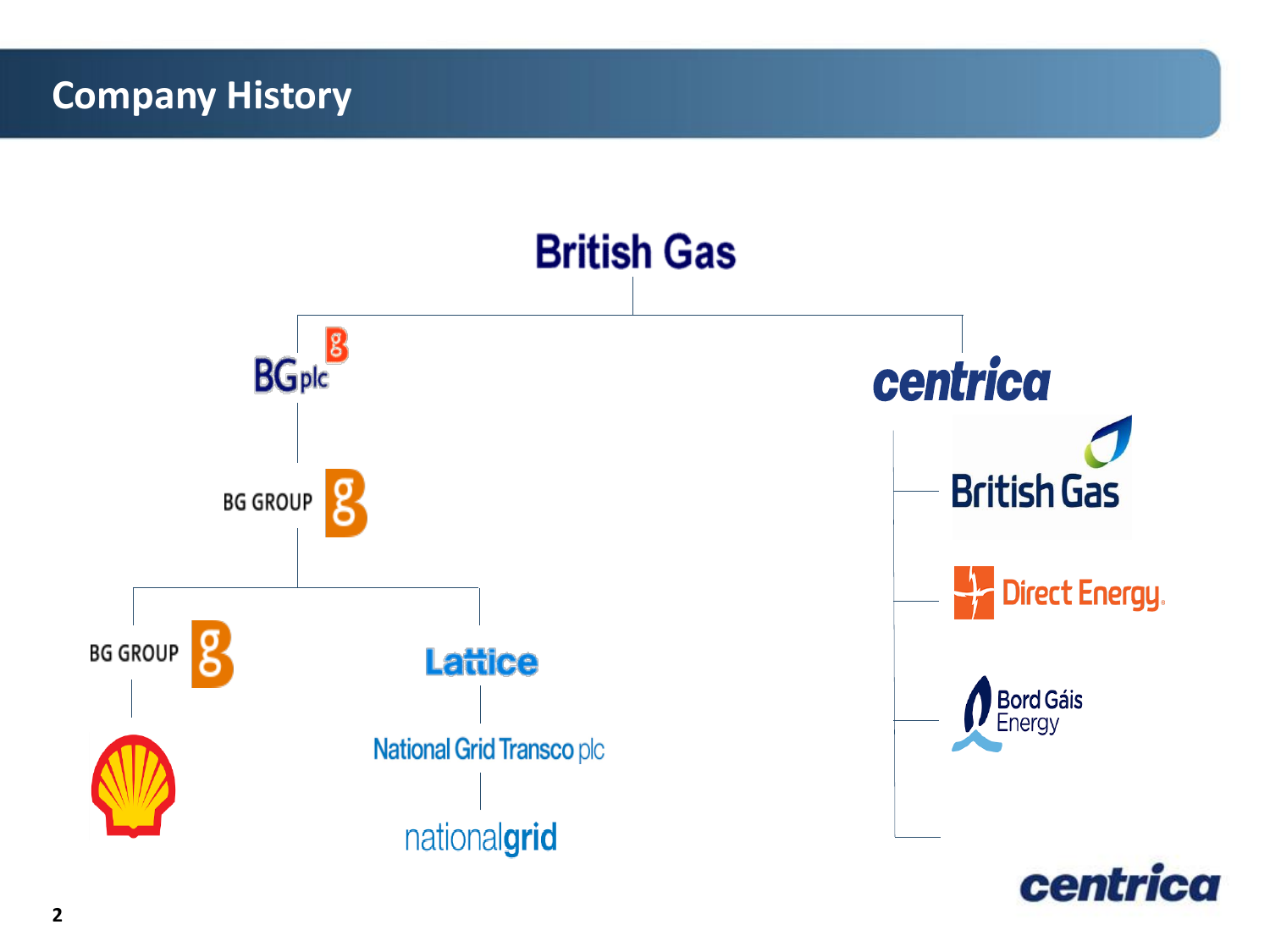#### **Centrica 1997-8 "demerger and survival/the early years"**

- Centrica focused on growing customer relationships and multi-product offerings
- Around 15,000 employees providing gas to over 18 million domestic, industrial and commercial customers in the UK
- A national central heating installation, service and maintenance business
- 240 retail outlets specialising in gas and electric heating and cooking appliances
- Gas production of 52 million barrels of oil or equivalents from the Morecambe facility
- Limited number of 'take or pay' contracts

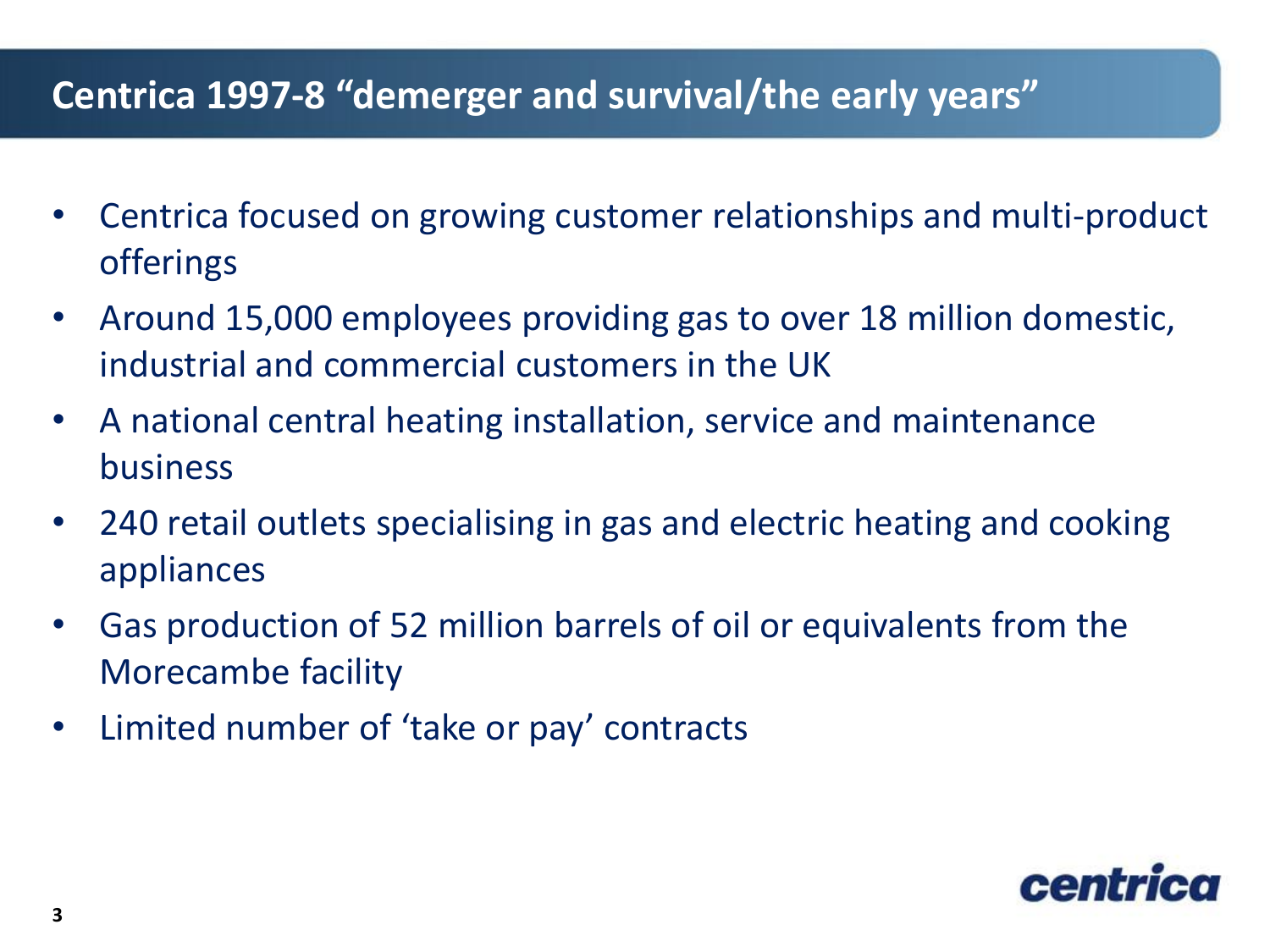#### **1998-2002 New market expansion / "the innovative consumer marketeer"**

- UK electricity supply
- UK business supply
- Canada residential supply / liberalisation
- Retail banking ; telecoms ; roadside assistance
- "Asset light"
- European investments

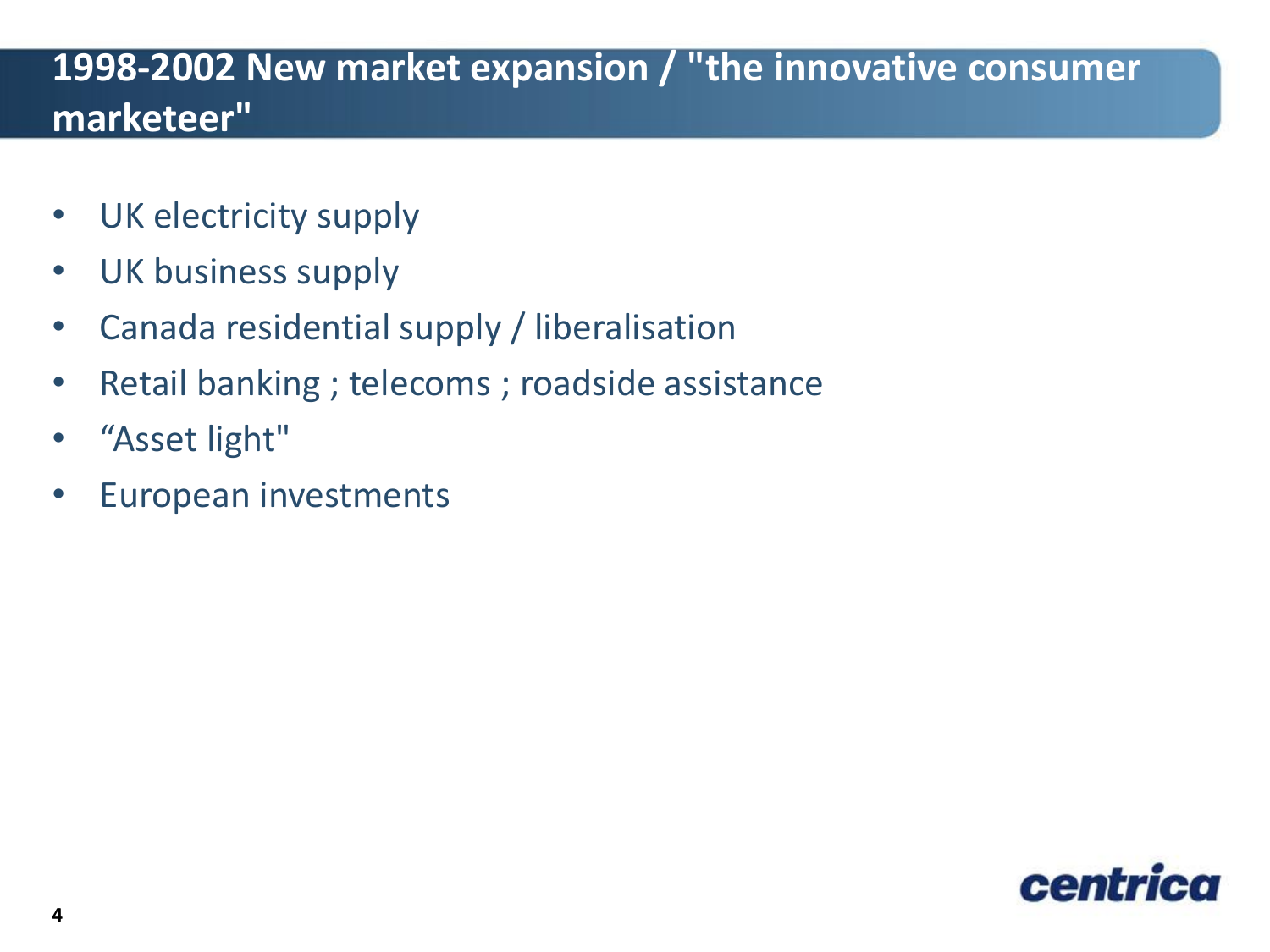# **2003-2005 "refocus" / "a leader in our chosen energy and services markets"**

- Disposals of non core UK businesses:
	- Goldfish to LloydsTSB; OneTel to Carphone Warehouse ; AA to private equity
	- Expansion in UK Services and B2B energy supply
	- Expansion in Canada and US energy supply (deregulation)
	- Acquisition of UK Storage
	- Acquisition of gas fired power stations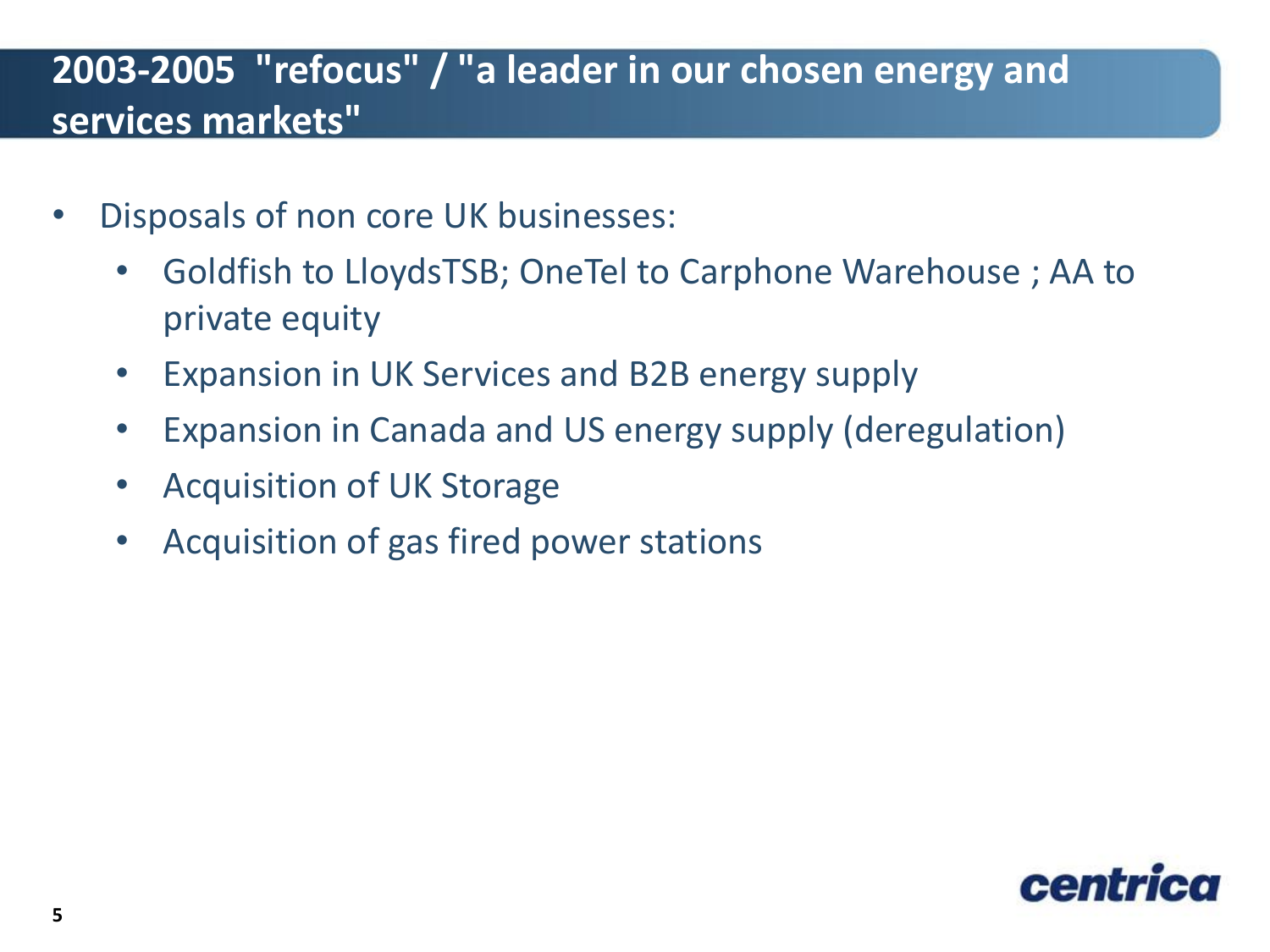## **2006-2014 "expansion into a new core" / " a leading integrated energy company" - Upstream**

- "Asset right" / rights issue
- Acquisition of Venture / expansion of E&P
- Invested in UK shale
- Investment in renewables (esp onshore and offshore wind)
- British Energy joint venture with EDF

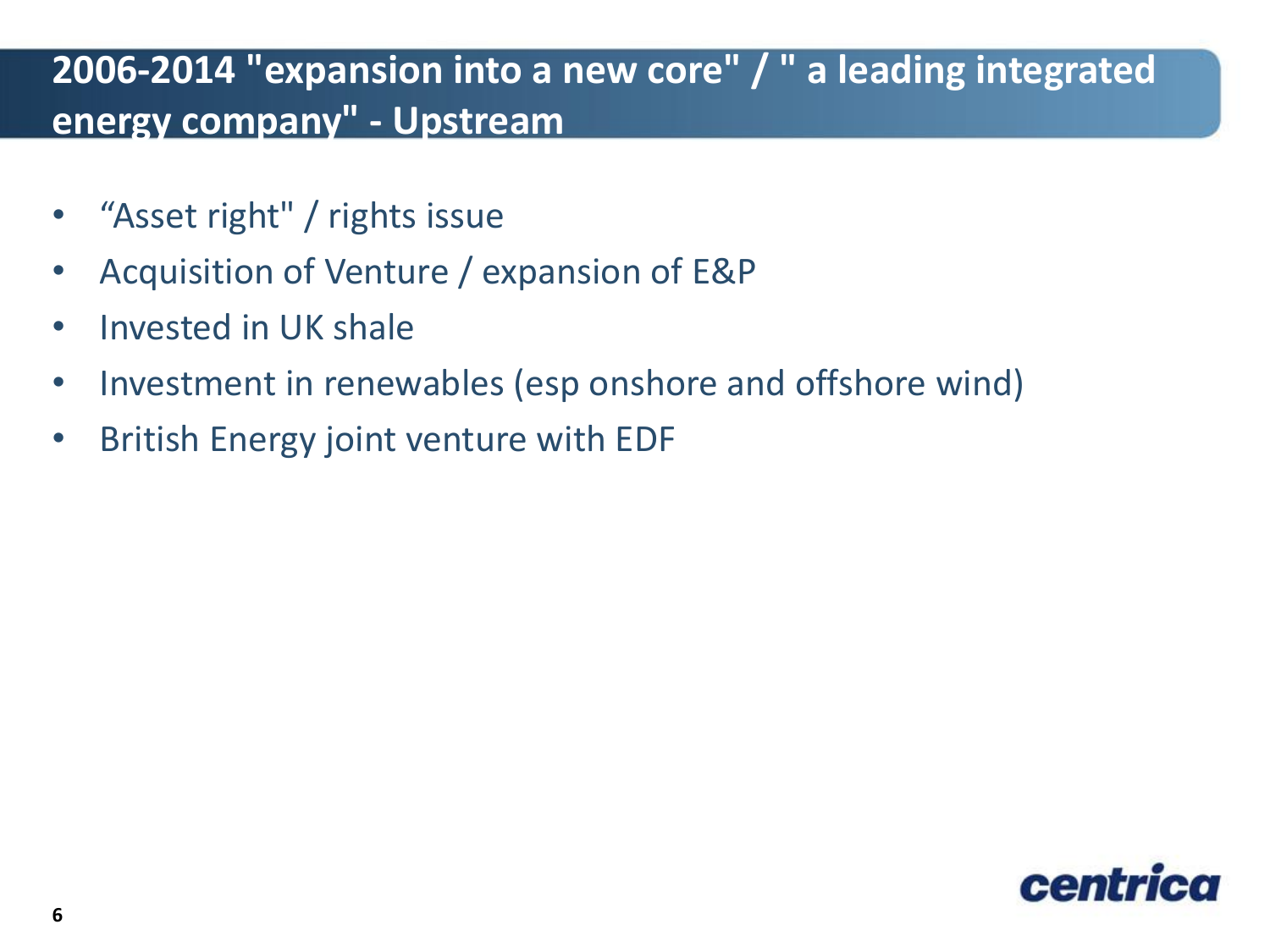## **2006 - 2014 "expansion into a new core / "leading in a low carbon economy" - Downstream**

- Expansion in US residential and B2B supply, generation, services
- Retrenched in Canada supply (re regulation)
- Disposed of European businesses : Luminus; Oxxio ; SPE
- Growth in UK B2B supply
- British Gas Residential Energy survived systems crisis
- Converted BGS to an insurance company
- Led the market in smart meters
- UK politics and regulatory shift post economic crash

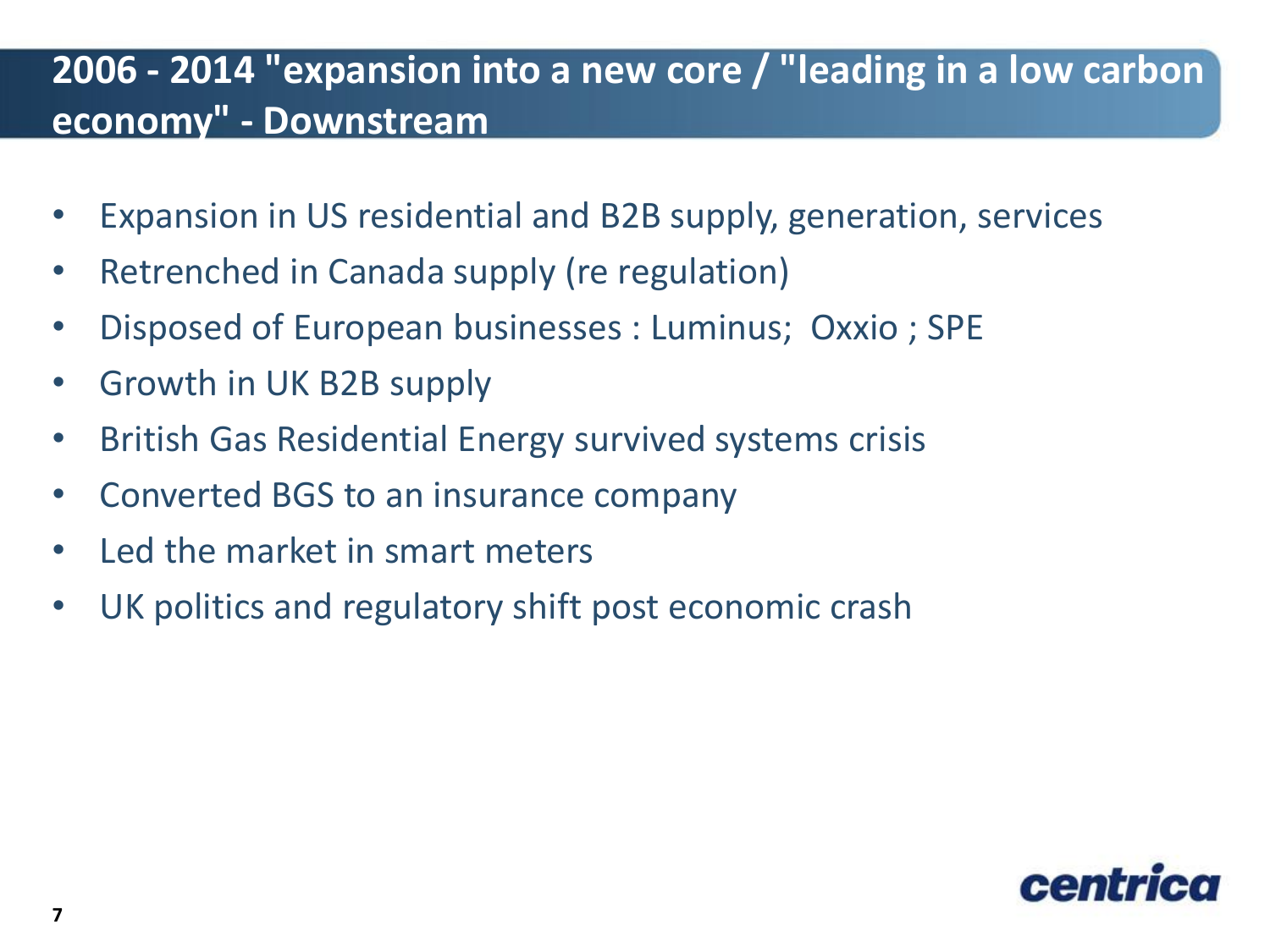### **2015+ "refocus in a changing world" / "satisfying the changing needs of our customers" - Upstream**

- Significant scale back in E&P
- Disposals of onshore and offshore wind
- Closure, mothballing and repurposing of UK CCGTs
- Disposal of US generation
- Abandoned plans for storage expansion
- Pulled out of new nuclear
- Expanded in LNG
- Expanded in commodity trading

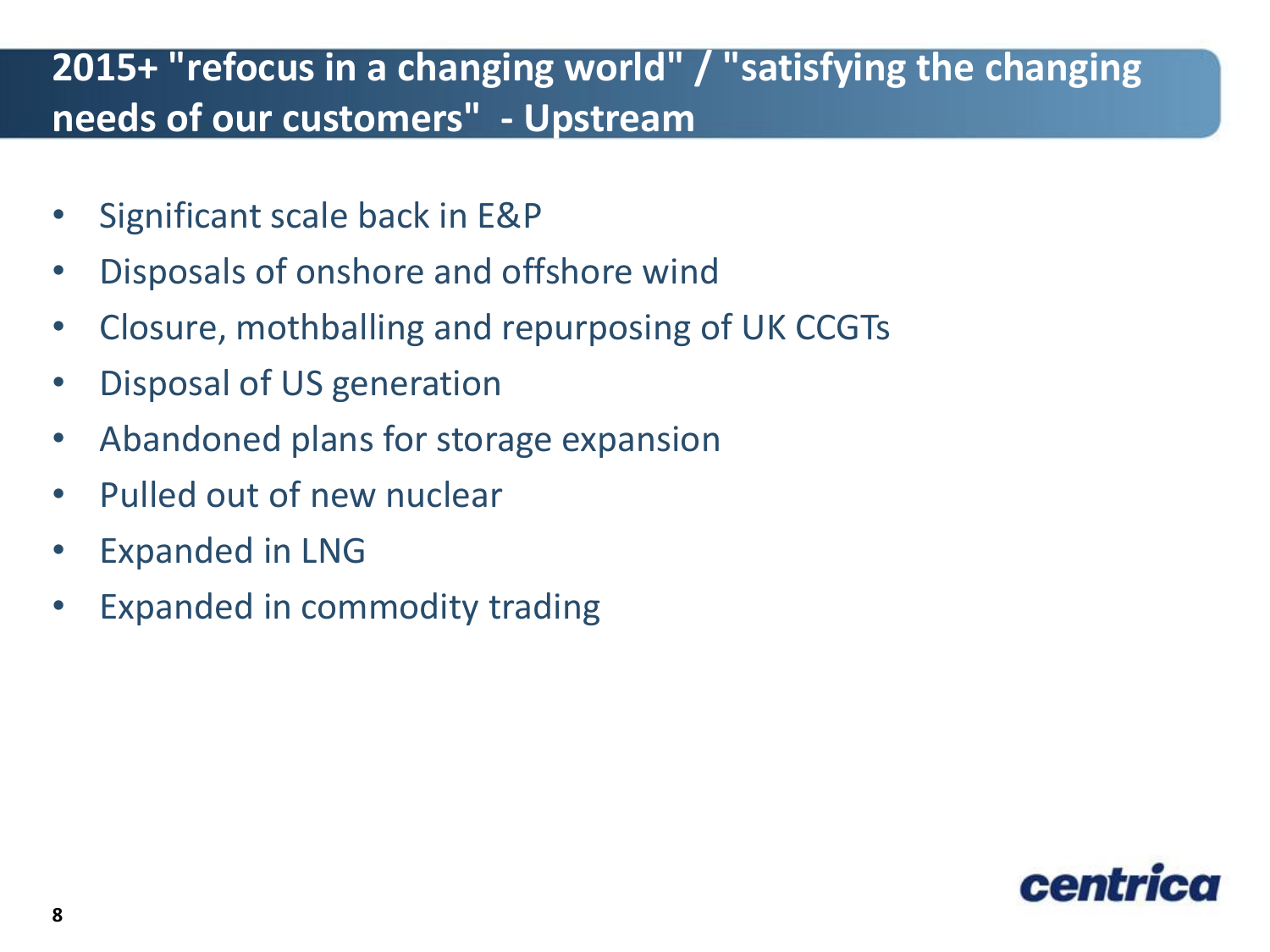## **2015+ "refocus in a changing world" / "satisfying the changing needs of our customers" - Downstream**

- Significantly expanded US B2B supply / entered US midstream
- Built "connected homes" in the UK and took global
- Building Distributed Energy as a global business
- Building "informed choice and control" customer offer
- Major transformation, efficiency and cost reduction plans
- Possible new geographies
- Moving from energy supply to energy services business
- £750m cost efficiency programme across Group
- CMA

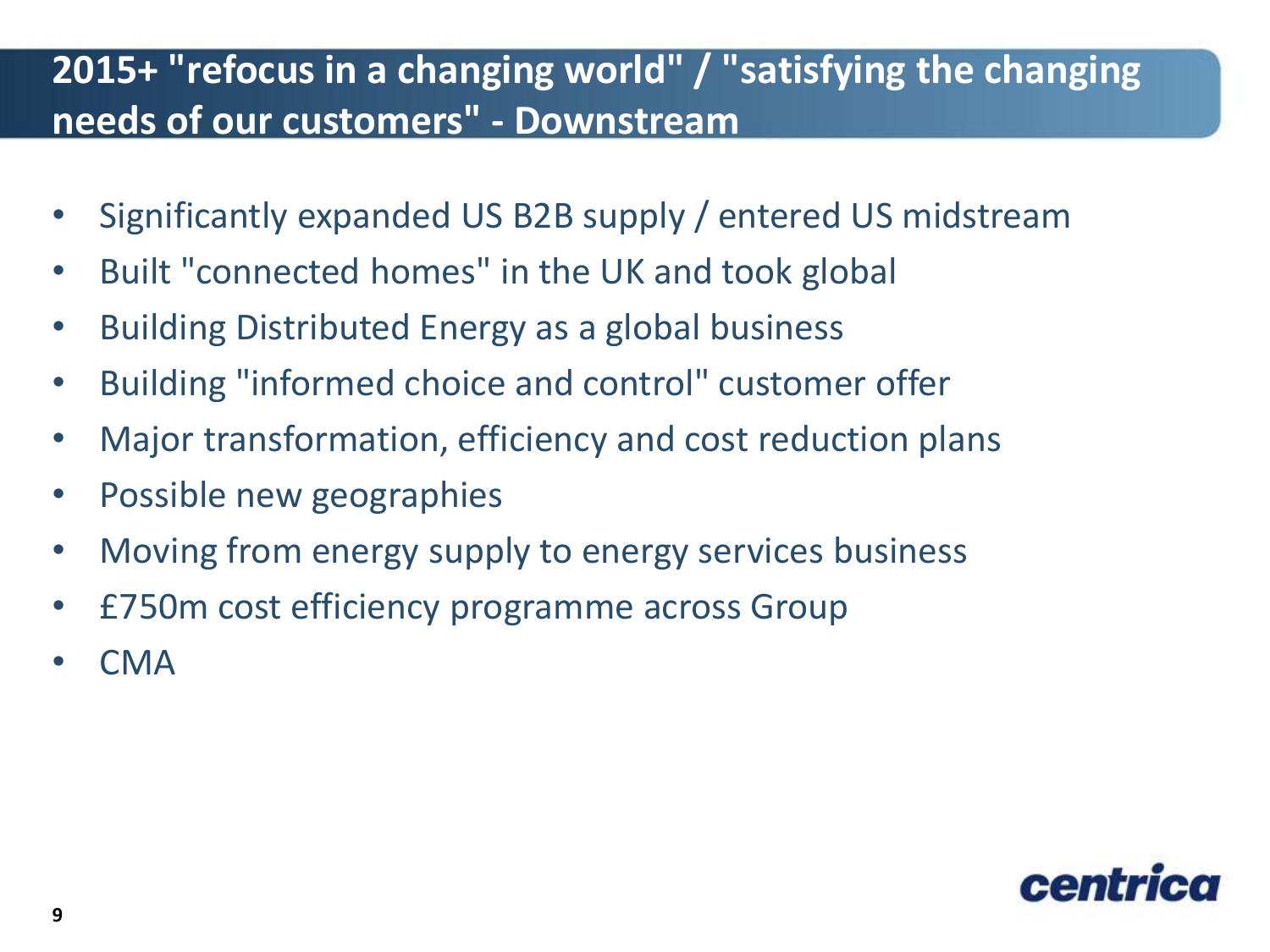#### **Centrica - 2015**

- Over 37,000 employees across multiple geographies
- Provider of energy and services to more than 28m residential and business customer accounts in the UK, Republic of Ireland and the United States
- Production of 79m barrels of oil or gas equivalents across the UK, Norway, Netherlands, Canada and Trinidad & Tobago
- 19TWh of power generated in the UK from gas-fired, nuclear and wind generation
- Energy Marketing & Trading business trading in energy produced both inside and outside the business
- The UK's largest gas storage facility, located in the southern North Sea with an onshore processing facility in East Yorkshire